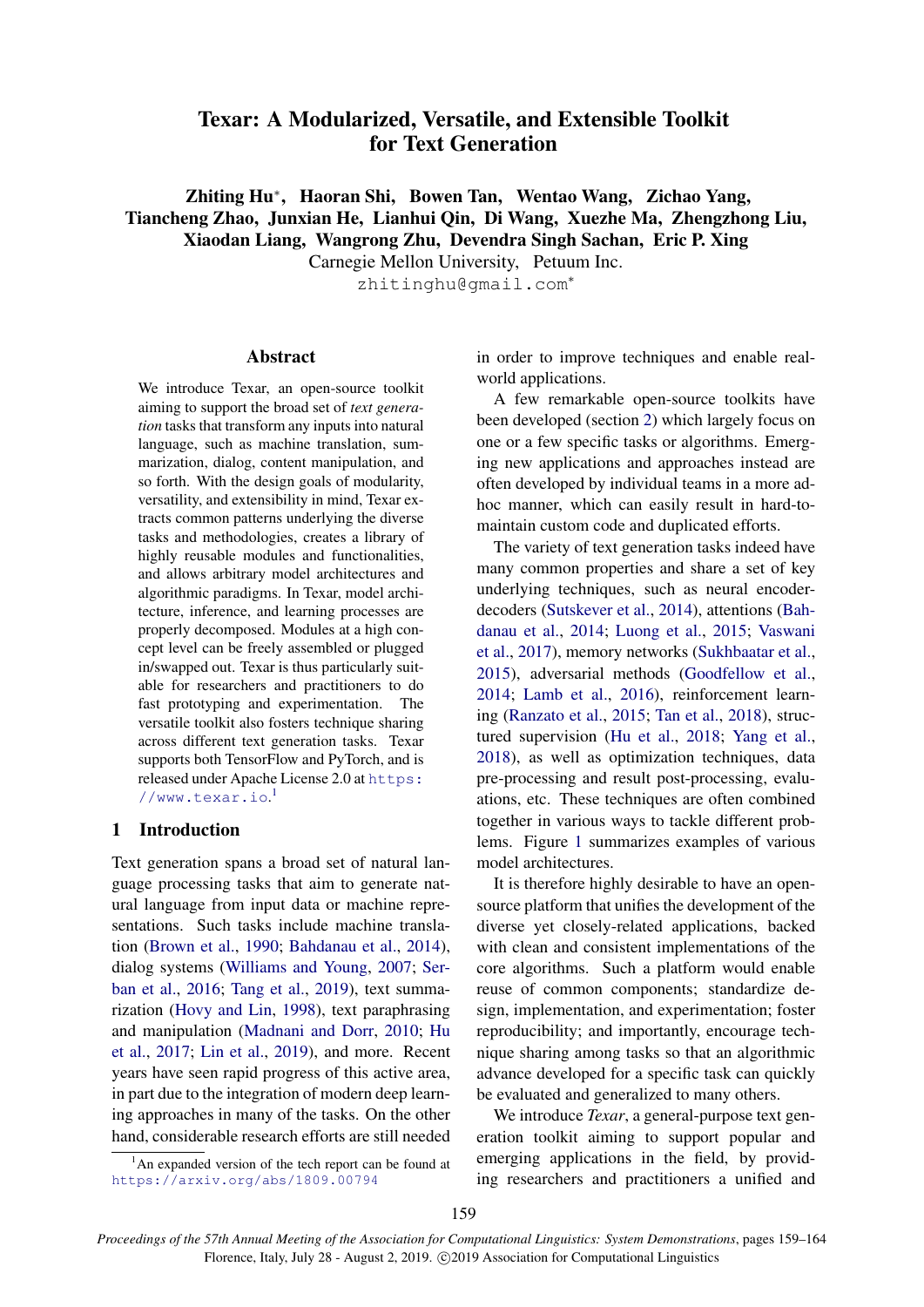<span id="page-1-1"></span>

Figure 1: Examples of model architectures in recent text generation literatures (E: encoder, D: decoder, C: clas-sifier). (a): The canonical encoder-decoder, sometimes with attentions A [\(Sutskever et al.,](#page-5-7) [2014;](#page-5-7) [Bahdanau](#page-4-1) [et al.,](#page-4-1) [2014;](#page-4-1) [Vaswani et al.,](#page-5-9) [2017\)](#page-5-9) or copy mechanisms [\(Gu et al.,](#page-4-3) [2016;](#page-4-3) [Vinyals et al.,](#page-5-16) [2015\)](#page-5-16). (b): Variational encoder-decoder [\(Bowman et al.,](#page-4-4) [2015\)](#page-5-10). (c): Augmenting with external memory [\(Sukhbaatar et al.,](#page-5-10) 2015). (d): Adversarial model using a binary discriminator C, w/ or w/o reinforcement learning [\(Zhang et al.,](#page-5-17) [2017;](#page-5-17) [Yu et al.,](#page-5-18) [2017\)](#page-5-18). (e): Multi-task learning with multiple encoders/decoders [\(Luong et al.,](#page-5-19) [2016\)](#page-5-19). (f): Augmenting with cyclic loss [\(Hu et al.,](#page-5-5) [2017\)](#page-5-5). (g): Adversarial alignment, either on samples y or hidden states [\(Lamb et al.,](#page-5-11) [2016\)](#page-5-11).

flexible framework for building their models. Texar has two versions, building upon TensorFlow (<tensorflow.org>) and PyTorch ([pytorch.](pytorch.org) [org](pytorch.org)), respectively, with the same uniform design.

Underlying the core of Texar's design is principled anatomy of extensive text generation models and learning algorithms, which subsumes the diverse cases in Figures [1](#page-1-1) and beyond, enabling a unified formulation and consistent implementation. Texar emphasizes three key properties:

Versatility. Texar contains a wide range of features and functionalities for 1) arbitrary model architectures as a combination of encoders, decoders, embedders, discriminators, memories, and many other modules; and 2) different modeling and learning paradigms such as sequence-tosequence, probabilistic models, adversarial methods, and reinforcement learning. Based on these, both workhorse and cutting-edge solutions to the broad spectrum of text generation tasks are either already included or can be easily constructed.

Modularity. Users can construct models at a high conceptual level just like assembling building blocks. It is convenient to plug in or swap out modules, configure rich module options, or even switch between distinct modeling paradigms. For example, switching from adversarial learning to reinforcement learning involves only minimal code changes (e.g., Figure [4\)](#page-4-5). Modularity makes Texar particularly suitable for fast prototyping and experimentation.

Extensibility. The toolkit provides interfaces ranging from simple configuration files to full library APIs. Users of different needs and expertise are free to choose different interfaces for appropriate programmability and internal accessibility. The library APIs are fully compatible with the native TensorFlow/PyTorch interfaces, which allows seamless integration of user-customized modules, and enables the toolkit to take advantage of the vibrant open-source community by effortlessly importing any external components as needed.

Furthermore, Texar emphasizes on wellstructured code, clean documentation, rich tutorial examples, and distributed GPU training.

# <span id="page-1-0"></span>2 Related Work

There exist several toolkits that focus on one or a few specific tasks. For neural machine translation and alike, there are Tensor2Tensor [\(Vaswani](#page-5-20) [et al.,](#page-5-20) [2018\)](#page-5-20) on TensorFlow, OpenNMT [\(Klein](#page-5-21) [et al.,](#page-5-21) [2017\)](#page-5-21) on PyTorch, Nematus [\(Sennrich](#page-5-22) [et al.,](#page-5-22) [2017\)](#page-5-22) on Theano, MarianNMT [\(Junczys-](#page-5-23)[Dowmunt et al.,](#page-5-23) [2018\)](#page-5-23) on C++, etc. ParlAI [\(Miller](#page-5-24) [et al.,](#page-5-24) [2017\)](#page-5-24) is a specialized platform for dialogue. Differing from the task-focusing tools, Texar aims to cover as many text generation tasks as possible. The goal of versatility poses unique design challenges.

On the other end of the spectrum, there are libraries for more general NLP or ML applications: AllenNLP (<allennlp.org>), GluonNLP (<gluon-nlp.mxnet.io>) and others are designed for the broad NLP tasks in general, while Keras (<keras.io>) is for high conceptual-level programming without specific task focuses. In comparison, Texar has a proper focus on the text generation sub-area, and provide a comprehensive set of modules and functionalities that are welltailored and readily-usable for relevant tasks. For example, Texar provides rich text docoder with optimized interfaces to support over ten decoding methods (see section [3.3](#page-3-0) for an example).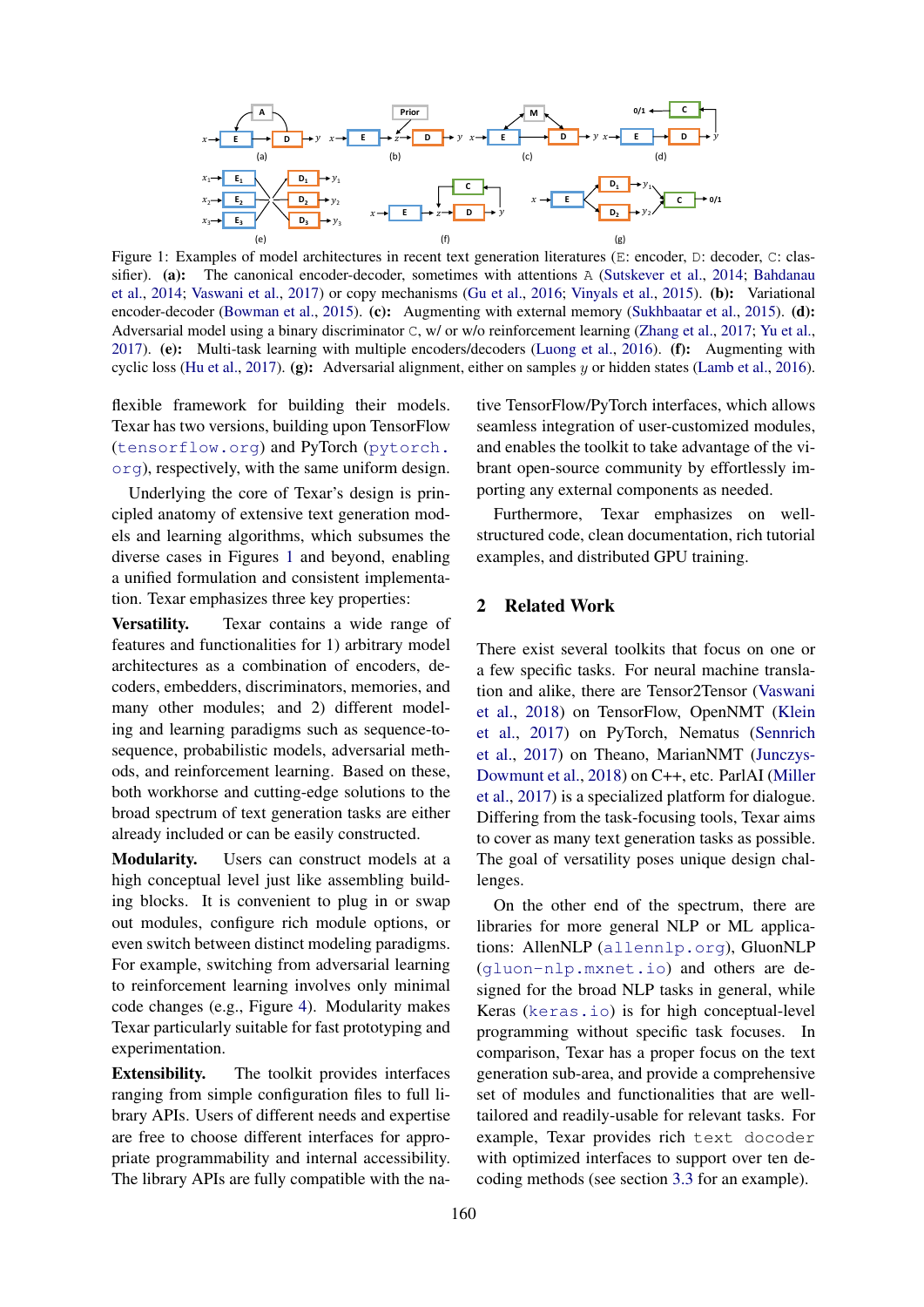<span id="page-2-0"></span>

Figure 2: Left: The stack of main modules and functionalities in Texar. Right: The learning-inference-architecture anatomy, taking decoder for example. A sequence decoder can have an arbitrary architecture; all architectures expose uniform interfaces for specifying one of the tens of inference (decoding) strategies to generate samples or infer probabilities; a learning procedure repeated calls specified inference procedure during training.

# 3 Structure and Design

Figure [2,](#page-2-0) left panel, shows the stack of main modules and functionalities in Texar. In the following, we first present the design principles (sec [3.1\)](#page-2-1) of the toolkit, and then describe the detailed structure of Texar with running examples to demonstrate the key properties (sec [3.2](#page-2-2)[-3.4\)](#page-3-1).

# <span id="page-2-1"></span>3.1 The Design of Texar

Designing a versatile toolkit is challenging due to the large variety of text generation tasks and fastgrowing new models. We tackle the challenges by adopting principled anatomy of the modeling and experimentation pipeline. Specifically, we break down the complexity of rich tasks into three dimensions of variations, namely, varying data types/formats, arbitrary combinational model architectures and inference procedures, and diverse learning algorithms. Within the unified abstraction, all learning paradigms are each specifying one or multiple loss functions (e.g., cross-entropy loss, policy gradient loss), along with an optimization procedure that improves the losses:

$$
\min_{\theta} \mathcal{L}(f_{\theta}, D) \tag{1}
$$

where  $f_{\theta}$  is the model that defines the model architecture and the inference procedure;  $D$  is the data;  $\mathcal L$  is the learning objectives (losses); and min denotes the optimization procedure. Note that the above can have multiple losses imposed on different model parts (e.g., adversarial learning).

Further, as illustrated in Figure [2](#page-2-0) right panel, we decouple learning, inference, and model architecture, forming abstraction layers of learning – inference – architecture. That is, different architectures implement the same set of inference

procedures and provide the same interfaces, so that learning algorithms can call proper inference procedures as subroutines while staying agnostic to the underlying architecture and implementation details. For example, maximum likelihood learning uses teacher-forcing decoding [\(Mikolov](#page-5-25) [et al.,](#page-5-25) [2010\)](#page-5-25); a policy gradient algorithm can invoke stochastic or greedy decoding [\(Ranzato et al.,](#page-5-12) [2015\)](#page-5-12); and adversarial learning can use either stochastic decoding for policy gradient-based updates [\(Yu et al.,](#page-5-18) [2017\)](#page-5-18) or Gumbel-softmax reparameterized decoding [\(Jang et al.,](#page-5-26) [2016\)](#page-5-26) for direct gradient back-propagation. Users can switch between different learning algorithms for the same model, by simply specifying the corresponding inference strategy and plugging into a new learning module, without adapting the model architecture (see section [3.3](#page-3-0) for a running example).

### <span id="page-2-2"></span>3.2 Assemble Arbitrary Model Architectures

We develop an extensive set of frequently-used modules (e.g., various encoders, decoders, embedders, classifiers, etc). Crucially, Texar allows free concatenation between these modules in order to assemble arbitrary model architectures. Such concatenation can be done by directly interfacing two modules, or through an intermediate connector module that provides general functionalities of reshaping, reparameterization, sampling, and others.

Besides the flexibility of arbitrary assembling, it is critical for the toolkit to provide proper abstractions to relieve users from overly concerning low-level implementations. Texar provides two major types of user interfaces with different abstract levels, i.e., YAML configuration files and full Python library APIs. Figure [3](#page-3-2) shows an exam-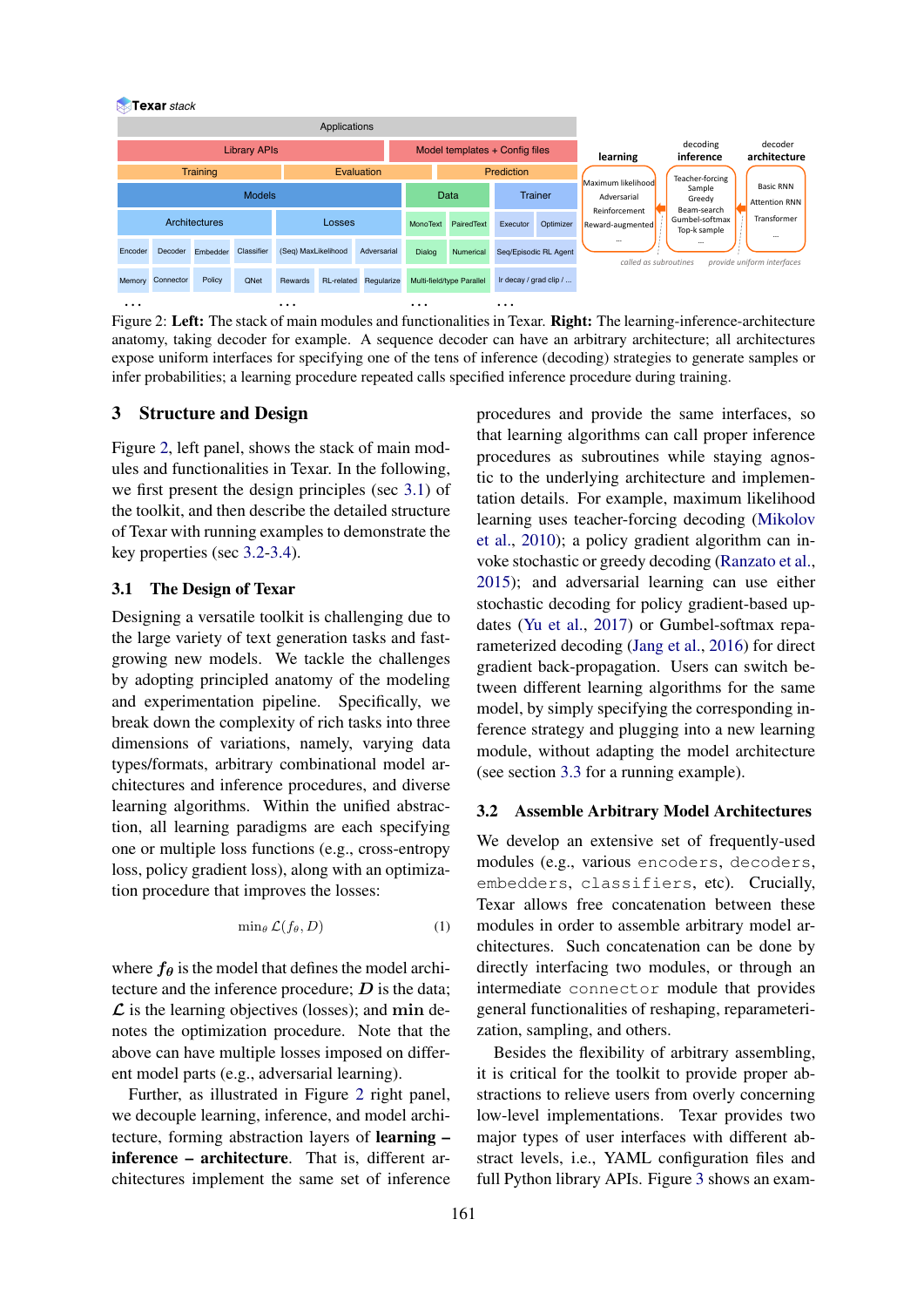<span id="page-3-2"></span>

| source embedder: WordEmbedder     |                | # Read data                                                                      |
|-----------------------------------|----------------|----------------------------------------------------------------------------------|
| source embedder hparams:          |                | dataset = PairedTextData(data hparams)                                           |
| dim: 300                          | $\mathcal{L}$  | $batch = Database().get next()$                                                  |
| encoder: UnidirectionalRNNEncoder | $\overline{4}$ |                                                                                  |
| encoder hparams:                  | $\sim$         | # Encode                                                                         |
| rnn cell:                         | 6              | embedder = WordEmbedder(dataset.vocab.size, hparams=embedder_hparams)            |
| type: BasicLSTMCell               |                | encoder = TransformerEncoder(hparams=encoder_hparams)                            |
| kwargs:                           | 8              | enc outputs = encoder(embedder(batch['source text ids']),                        |
| num units: 300                    | 9              | batch['source length'])                                                          |
| num layers: 1                     | 10             |                                                                                  |
| dropout:                          | 11             | $#$ Decode                                                                       |
| output dropout: 0.5               |                | decoder = AttentionRNNDecoder(memory=enc_outputs,                                |
| variational recurrent: True       | 13             | hparams=decoder hparams)                                                         |
| embedder share: True              | 14             | outputs, length, = decoder(inputs=embedder(batch['target text ids']),            |
| decoder: AttentionRNNDecoder      | 15             | seq length=batch['target length']-1)                                             |
| decoder hparams:                  | 16             |                                                                                  |
| attention:                        | 17             | $#$ Loss                                                                         |
| type: LuongAttention              | 18             | $loss = sequence sparse softmax cross entropy($                                  |
| beam search width: 5              | 19             | labels=batch['target text ids'][:,1:], logits=outputs.logits, seq length=length) |
| optimization:                     | 20             |                                                                                  |
|                                   |                |                                                                                  |

Figure 3: Two ways of specifying an attentional encoder-decoder model. Left: Part of an example YAML config file of the model template. Hyperparameters taking default values can be omitted in the file. Right: Python code assembling an encoder-decoder model using library APIs. Modules are created as Python objects, and called as functions to create computation operations and return output tensors. Other code such as optimization is omitted.

ple of specifying an attentional encoder-decoder model through the two interfaces, respectively.

Configuration file passes hyperparameters to a predefined model template, which instantiates the model for training and evaluation. Text highlighted in blue in the figure (left panel) specifies the names of modules to use. Most hyperparameters have sensible default values. Users only have to specify hyperparameter values that differ from the default. The interface is easily understandable for non-expert users, and has also been adopted in other tools (e.g., [Klein et al.,](#page-5-21) [2017\)](#page-5-21).

Library APIs offer clean function calls. Users can efficiently build any desired pipelines at a high conceptual level. Power users have the option to access the full internal states for low-level manipulations. Texar modules support convenient *variable re-use*. That is, each module instance creates its own sets of variables, and automatically re-uses them on subsequent calls. Hence TensorFlow *variable scope* is transparent to users.

#### <span id="page-3-0"></span>3.3 Plug-in and Swap-out Modules

It is convenient to change from one modeling paradigm to another by simply plugging in/swapping out a single or few modules, or even merely changing a configuration parameter. For example, given the base code of an encoderdecoder model in Figure [3](#page-3-2) (right panel), Figure [4](#page-4-5) illustrates how one can switch between different learning paradigms by changing only Lines.14–19 of the original code (maximum-likelihood learning). In particular, Figure [4](#page-4-5) shows adversarial learning and reinforcement learning, which invokes Gumbel-softmax decoding and randomsample decoding, respectively.

#### <span id="page-3-1"></span>3.4 Customize with Extensible Interfaces

Texar emphasizes on extensibility and allows easy addition of customized/external modules without editing the Texar codebase. Specifically, with the YAML configuration file, users can directly insert their own modules by providing the Python importing path to the module. For example, to use a customized RNN cell in the encoder, one can simply change Line.7 of Figure [3](#page-3-2) (left panel) to type: path.to.MyCell, as long as MyCell has a compatible interface to other parts of the model. Using customized modules with the library APIs is even more flexible, since the APIs are designed to be fully compatible with native TensorFlow/PyTorch programming interfaces.

# 4 Case Study: Transformer on Different **Tasks**

We present a case study to show that Texar can greatly reduce implementation efforts and enable technique sharing among different tasks. Transformer, as first introduced in [\(Vaswani et al.,](#page-5-9) [2017\)](#page-5-9), has greatly improved the machine translation results and created other successful models such as BERT for text embedding [\(Devlin et al.,](#page-4-6) [2019\)](#page-4-6) and GPT-2 for language modeling [\(Radford](#page-5-27) [et al.,](#page-5-27) [2018\)](#page-5-27). Texar supports easy construction of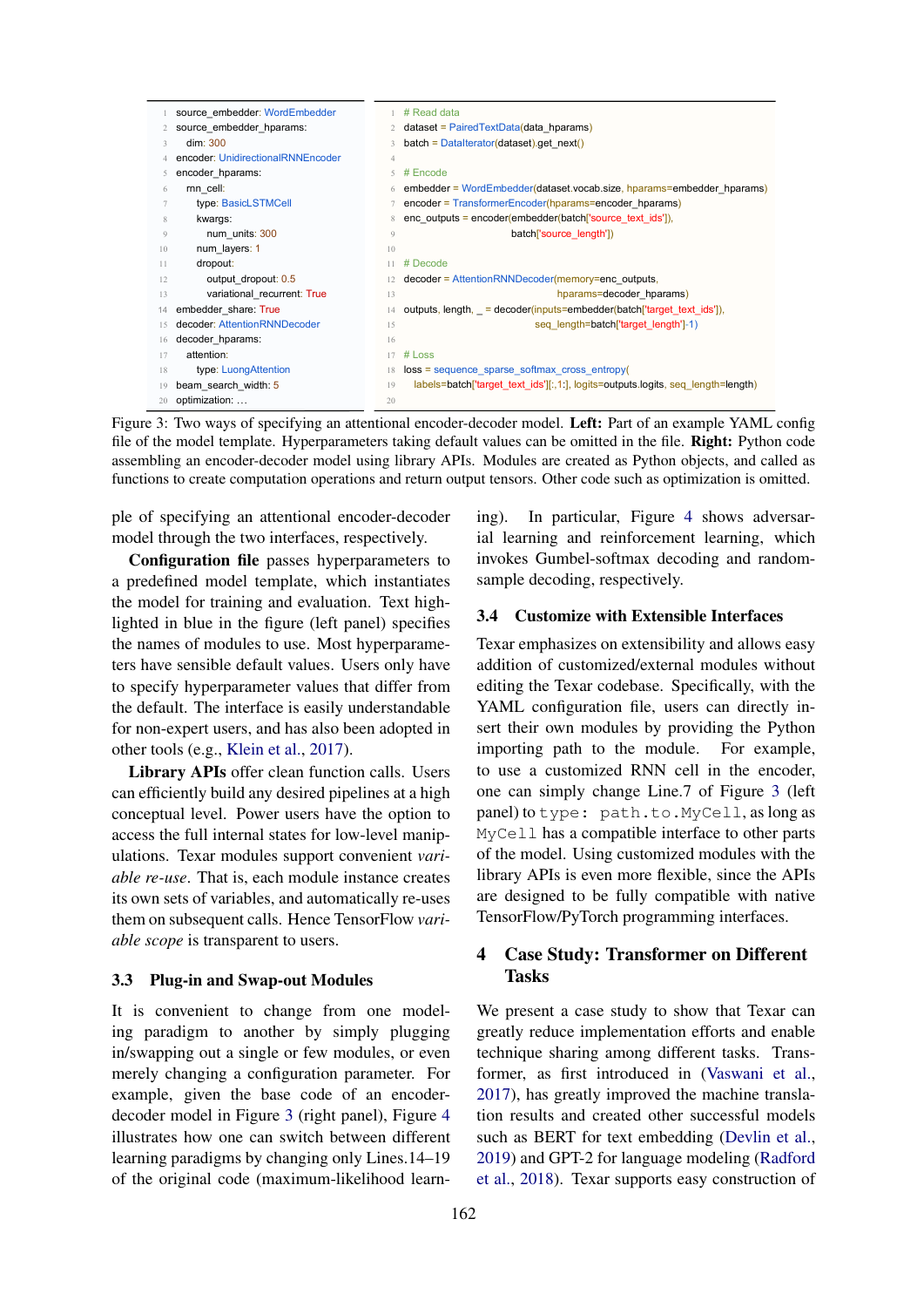<span id="page-4-5"></span>

Figure 4: Switching between different learning paradigms of a decoder involves only modification of Line.14-19 of Figure [3](#page-3-2) (maximum-likelihood learning). The same decoder is called with different decoding modes, and discriminator or reinforcement learning agent is added as needed. (Left): Module structure of each paradigm; (Right): The respective code snippets. For adversarial learning in (b), continuous Gumbel-softmax approximation [\(Jang](#page-5-26) [et al.,](#page-5-26) [2016\)](#page-5-26) to generated samples is used to enable gradient propagation from the discriminator to the decoder.

these models and fine-tuning pretrained weights. We can also deploy the Transformer components to various other tasks and get improved results.

The first task we explored is the variational autoencoder (VAE) language modeling [\(Bowman](#page-4-4) [et al.,](#page-4-4) [2015\)](#page-4-4). We test two models, one with an LSTM RNN decoder which is traditionally used in the task, and the other with a Transformer decoder. All other model configurations including parameter size are the same across the two models. Table [1,](#page-4-7) top panel, shows the Transformer VAE consistently improves over the LSTM VAE. With Texar, changing the decoder from an LSTM to a Transformer is easily achieved by modifying only 3 lines of code. It is also worth noting that, building the VAE language model (including data reading, model construction, and optimization) on Texar uses only 70 lines of code (with the length of each line  $< 80$  chars). As a (rough) reference, a popular public TensorFlow code [\(Li,](#page-5-28) [2017\)](#page-5-28) of the same model has used around 400 lines of code for the same part (without line length limit).

The second task is conversation generation. The dialog history is encoded with the HierarchicalRNNEncoder module which is followed by a decoder to generate the response. We study the performance of a Transformer decoder v.s. a conventional GRU RNN decoder. Table [1,](#page-4-7) bottom panel, shows the Transformer outperforms GRU. Regarding the implementation effort, the Texar code has around 100 lines of code, while the reference TensorFlow code [\(Zhao et al.,](#page-5-29) [2017\)](#page-5-29) involves over 600 lines.

<span id="page-4-7"></span>

| <b>Dataset</b>  | <b>Metrics</b> | <b>VAE-LSTM</b> | <b>VAE-Tran</b>  |
|-----------------|----------------|-----------------|------------------|
| Yahoo           | PPL.           | 68.31           | 61.26            |
| (Yang et al.)   | NLL            | 337.36          | 328.67           |
| <b>PTB</b>      | PPL.           | 105.27          | 102.46           |
| (Bowman et al.) | NLL            | 102.06          | 101.46           |
| <b>Dataset</b>  | <b>Metrics</b> | <b>HERD-GRU</b> | <b>HERD-Tran</b> |
| Switchboard     | BLEU4-p        | 0.228           | 0.232            |
| (Zhao et al.)   | BLEU4-r        | 0.205           | 0.214            |

Table 1: Top: Transformer *vs* LSTM for VAE LM. Perplexity (PPL) and sentence negative log likelihood (NLL) are evaluated (The lower the better). Bottom: Transformer *vs* GRU decoders in HERD [\(Serban et al.,](#page-5-1) [2016\)](#page-5-1) for conversation response generation. BLEU4-p and -r are precision and recall [\(Zhao et al.,](#page-5-29) [2017\)](#page-5-29).

# References

- <span id="page-4-1"></span>Dzmitry Bahdanau, Kyunghyun Cho, and Yoshua Bengio. 2014. Neural machine translation by jointly learning to align and translate. *arXiv:1409.0473*.
- <span id="page-4-4"></span>Samuel R Bowman, Luke Vilnis, Oriol Vinyals, Andrew M Dai, Rafal Jozefowicz, and Samy Bengio. 2015. Generating sentences from a continuous space. *arXiv:1511.06349*.
- <span id="page-4-0"></span>Peter F Brown, John Cocke, Stephen A Della Pietra, Vincent J Della Pietra, Fredrick Jelinek, John D Lafferty, Robert L Mercer, and Paul S Roossin. 1990. A statistical approach to machine translation. *CL*.
- <span id="page-4-6"></span>Jacob Devlin, Ming-Wei Chang, Kenton Lee, and Kristina Toutanova. 2019. BERT: Pre-training of deep bidirectional transformers for language understanding. *NAACL*.
- <span id="page-4-2"></span>Ian Goodfellow, Jean Pouget-Abadie, Mehdi Mirza, Bing Xu, David Warde-Farley, Sherjil Ozair, Aaron Courville, and Yoshua Bengio. 2014. Generative adversarial nets. *NeurIPS*.

<span id="page-4-3"></span>Jiatao Gu, Zhengdong Lu, Hang Li, and Victor OK